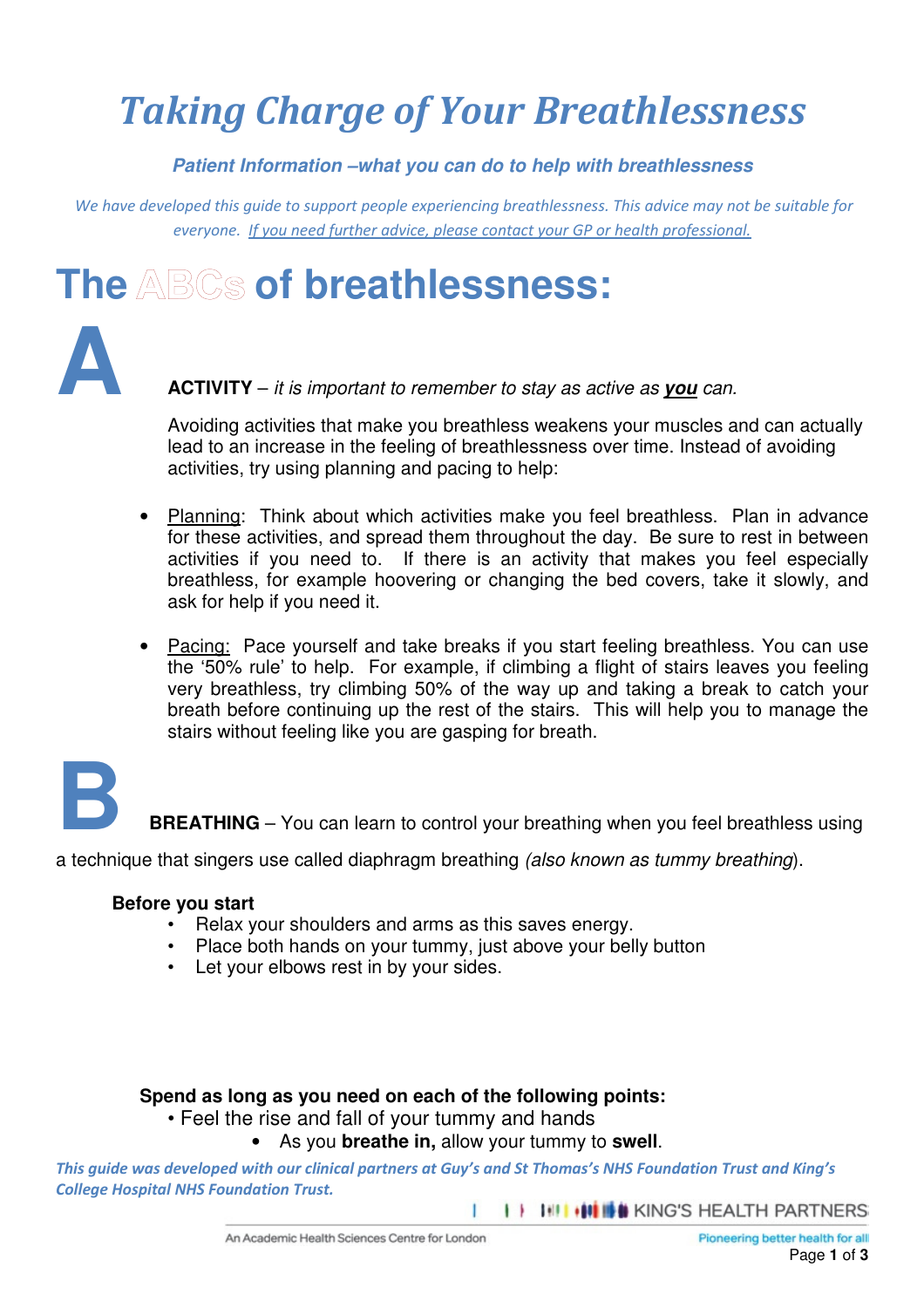- As you **breathe out,** relax and let your tummy **fall.**
- If possible, breathe **in** through your nose and **out** through your mouth. Narrow your mouth slightly, if it helps.
- As you breathe out, let your upper chest **relax** a little more.
- Breathe in and out **smoothly** and **quietly**; take only the air you need.
- **Pause** as comfortable after each breath out.
- Stay still for a minute after you have got your breath back before moving.

### **CCALM, COOL, AND IN CONTROL**

- **Keep calm**: If you panic, the breathlessness will get worse so try to stay as calm as possible. Relax, drop your shoulders and breathe out.
- **Keep cool**: Many people find that keeping cool or having air blowing on the middle of their face helps to reduce the feeling of breathlessness. You can do this by using a handheld fan, opening a window, or cooling your face with cold water (ideally with a fine water spray or mist).
- **Take control by positioning:** When you become breathless there are a few positions which will help you get your breath back more quickly. These positions allow you to rest your breathing muscles more effectively and help your shoulders to relax which saves precious energy.
- Try some of these positions and see which one is most helpful for when your breathing is difficult.





![](_page_1_Picture_16.jpeg)

Relaxed sitting Forward lean sitting Forward lean standing

*Images courtesy of Addenbroke's, Hospital, Cambridge University Hospitals NHS Foundation Trust.*

*This guide was developed with our clinical partners at Guy's and St Thomas's NHS Foundation Trust and King's College Hospital NHS Foundation Trust.* 

I | INI HI HE KING'S HEALTH PARTNERS